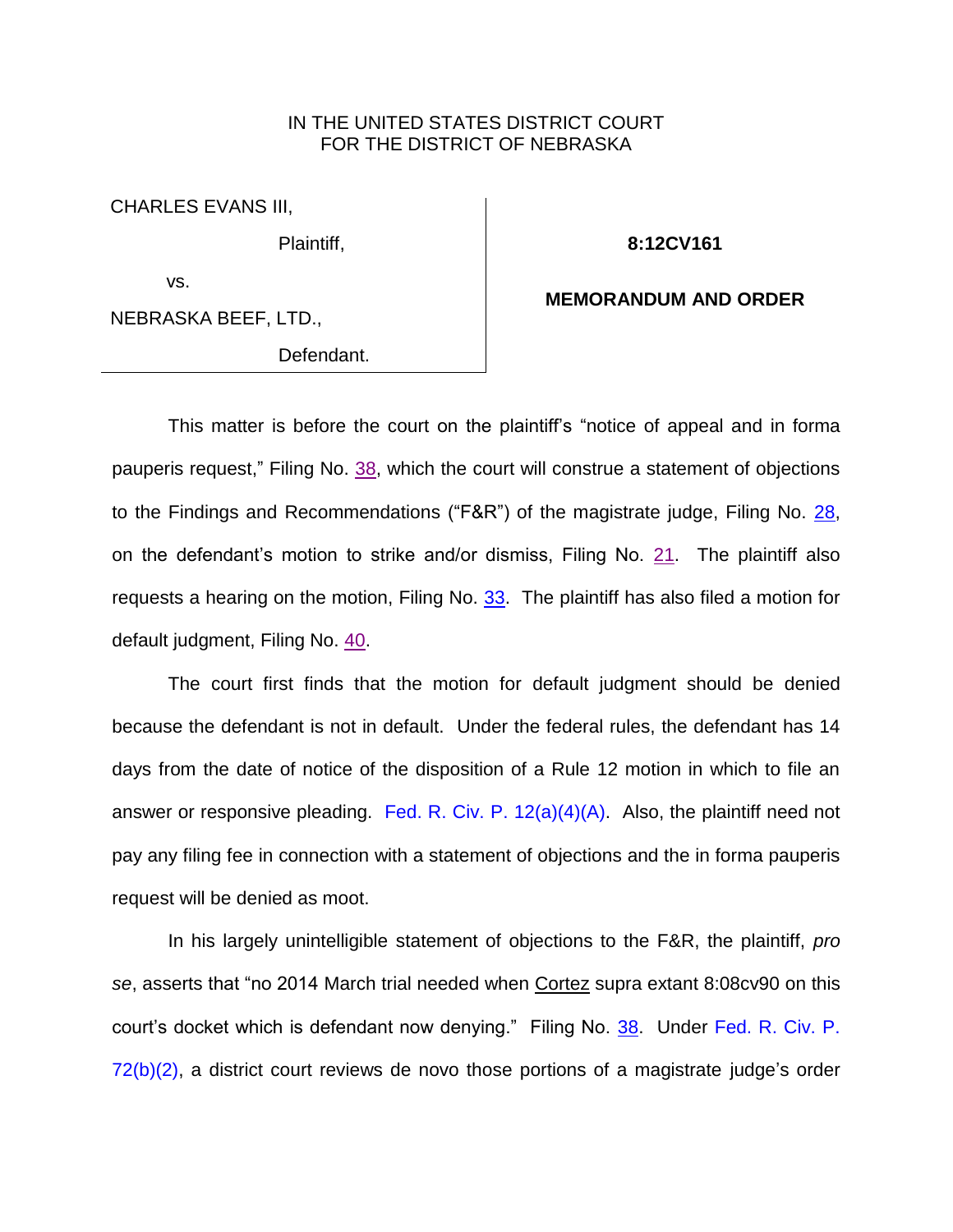that are objected to by a party. *Grinder v. Gammon*[, 73 F.3d 793, 792 \(8th Cir.](http://westlaw.com/find/default.wl?ft=Y&referencepositiontype=S&rs=btil2.0&rp=%2ffind%2fdefault.wl&serialnum=1996027243&fn=_top&referenceposition=792&findtype=Y&vr=2.0&db=0000506&wbtoolsId=1996027243&HistoryType=F) 1996). "A judge of the court may accept, reject, or modify, in whole or in part, the findings or recommendations made by the magistrate judge" or may "receive further evidence or recommit the matter to the magistrate judge with instructions." [28 U.S.C. § 636\(b\)\(1\).](http://westlaw.com/find/default.wl?ft=L&docname=28USCAS636&rs=btil2.0&rp=%2ffind%2fdefault.wl&fn=_top&findtype=L&vr=2.0&db=1000546&wbtoolsId=28USCAS636&HistoryType=F)

In its F&R, the magistrate judge recommended dismissal of the plaintiff's purported RICO conspiracy claims and also recommended that certain allegations be stricken form the plaintiff's second amended complaint. On de novo review, the court finds the plaintiff's objection should be denied and the magistrate judge's recommendation should be adopted in all respects. The court agrees with the magistrate judge's finding that the allegations of the plaintiff's second amended complaint do not state a claim for RICO violations. Filing No. [38,](https://ecf.ned.uscourts.gov/doc1/11312848165) F&R at 7. The court further agrees that the plaintiff's RICO-related statements, his request for referral to the United States Attorney and his class-action references are improper and should be stricken. The plaintiff's arguable assertion that the *Cortez* case is somehow dispositive of his claims is without merit. That action involves the settlement of three consolidated class and collective actions against Nebraska Beef, Inc., for alleged FLSA violations. *See Fermin Cortez v. Nebraska Beef, Inc.*, Nos. 8:08cv90, 8:08cv99, 8:10cv208, Filing No. 394, Order Approving Settlement. The court also finds no hearing on the motion is necessary. Accordingly,

IT IS ORDERED:

1. The plaintiff's objection (Filing No. [38\)](https://ecf.ned.uscourts.gov/doc1/11312848165) to the magistrate judge's findings and recommendations (Filing No. [28\)](https://ecf.ned.uscourts.gov/doc1/11312835921) is denied.

2. The plaintiff's in forma pauperis request is denied as moot.

2